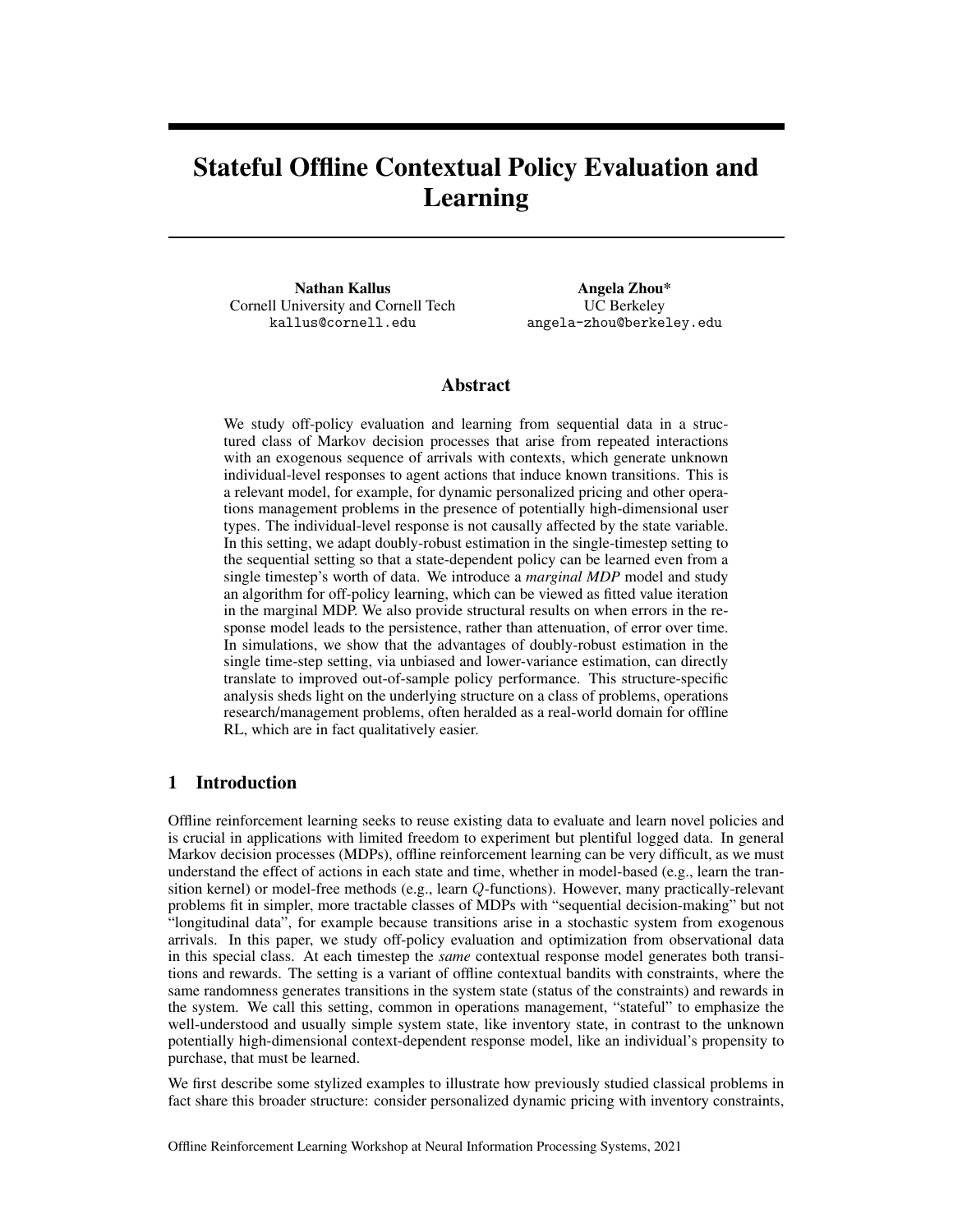or managing a rideshare system and repositioning vehicles by making price offers to individuals. The system state includes capacities of each resource, or locations of cars in the system. Individuals with contexts (covariates) arrive exogenously. The system takes actions, such as personalized price or trip offers. Given a context and action, the individual response generates changes in system dynamics: the purchase of a product consumes resources, or accepting a price offer and ride from one location to another moves cars. But given that we can offer the resource at all, the state of the system does not further affect the response except by affecting our pricing decisions.

We focus on the evaluation and optimization of state-dependent policies from offline trajectories collected from these system dynamics. Confounding is of particular concern in such observational data. Naturally, system actions can be spuriously correlated with outcomes. For example, we expect observational operational data to bias toward higher-revenue actions: higher price offers are made to individuals deemed more likely to accept. However, in our setting, the underlying system state does not causally affect the individual response and therefore, unlike individual-level covariates, the system state is not a confounder, making it easier to learn the response model from observational data, and then use it to design sequential policies.

The contributions of this paper are as follows. We model the above structure and specialize fittedvalue evaluation and iteration. We establish the sample complexity: because the special structure allows data pooling and a reduction to analysis of tabular MDPs,  $\tilde{O}(T^3/\epsilon^2)$  trajectories are required for off-policy optimization to achieve  $\epsilon$ -suboptimal value, where  $T$  is the horizon (omitting logarithmic terms). Analyzing the problem structure, we show that bias from naive model-based approaches would generally persist when historical confounding is correlated with higher rewards. In the dynamic and capacitated pricing example, optimizing over threshold policies with our doubly-robust estimation approach improves upon naive model-based approaches. The key advantage of specializing to problem structure is reducing the number of required nuisance functions from  $T+1$  to simply *two* (propensities and outcome), which we show empirically leads to finite-sample improvements while retaining standard improvements from doubly-robust estimators.

## 2 Problem setup: Stateful off-policy evaluation and learning

We first describe the generic full-information MDP that generates our data before describing the restrictions that characterize the stateful setting. For ease of reference, we partition the state space of the full-information MDP into a product space of the *discrete system state space S*, potentially continuous *context/covariate space*  $X$ , and discrete covariate-conditional response space  $Y: S \times$  $X \times Y$ . The inclusion of *Y* in the state variable is purely informational; below we specify that it is the random variable that generates system transitions. Consider a finite-horizon setting with  $T + 1$ timesteps, and denote the initial system state *s*0; timesteps are indexed 0*,...,T*. Uppercase (*S, X*) indicates random variables; lowercase  $(s, x)$  indicates fixed values; and prime  $(s', x')$  indicates nexttimestep values. Let  $A(s, x)$  denote the discrete action space feasible from the state  $(s, x)$ . A contextual policy  $\pi_t$ :  $S \times X \mapsto \Delta^{\mathcal{A}}$  maps from system state/context to a distribution over actions, where  $\Delta^{\mathcal{A}}$  is the set of distributions defined on  $\mathcal{A}$ , so that  $\pi_t(a \mid s, x) = \mathbb{P}(A = a \mid S = s, X = x)$ gives the probability of taking action *a* given state and context information. Let  $\pi = {\pi_t}_{t=0,...,T}$ denote the MDP policy that is specified in a function class  $\Pi_{0:T}$ . Reward is a known deterministic function of next state transition,  $R(s, a, s')$ .

We next specify the restrictions on this MDP that give rise to our "stateful" setting. These are illustrated in Figure  $\[\Pi\]$  Roughly: contexts arrive exogenously and contextual responses *Y* come from a stationary conditional distribution  $\mathbb{P}(Y | X, A)$ and deterministically generate the system transitions. We henceforth use the shorthand  $P(S' = s', X' = x', Y' = y | S = s, X = x, Y = y_{-1}, A = a) = P(s', x', y | s, x, y_{-1}, a)$  for the transition model.

The following assumptions characterize the "stateful" setting and identify general structure that appears commonly in more specialized problem contexts elsewhere. We state them as assumptions for ease of reference.

<span id="page-1-1"></span><span id="page-1-0"></span>Assumption 1 (Exogenous context process). The transition factorizes as

$$
P(s', x', y \mid s, x, y_{-1}, a) = P(s', y \mid s, x, a) f(x') \quad \forall s, s', x, x', y_{-1}, y. a
$$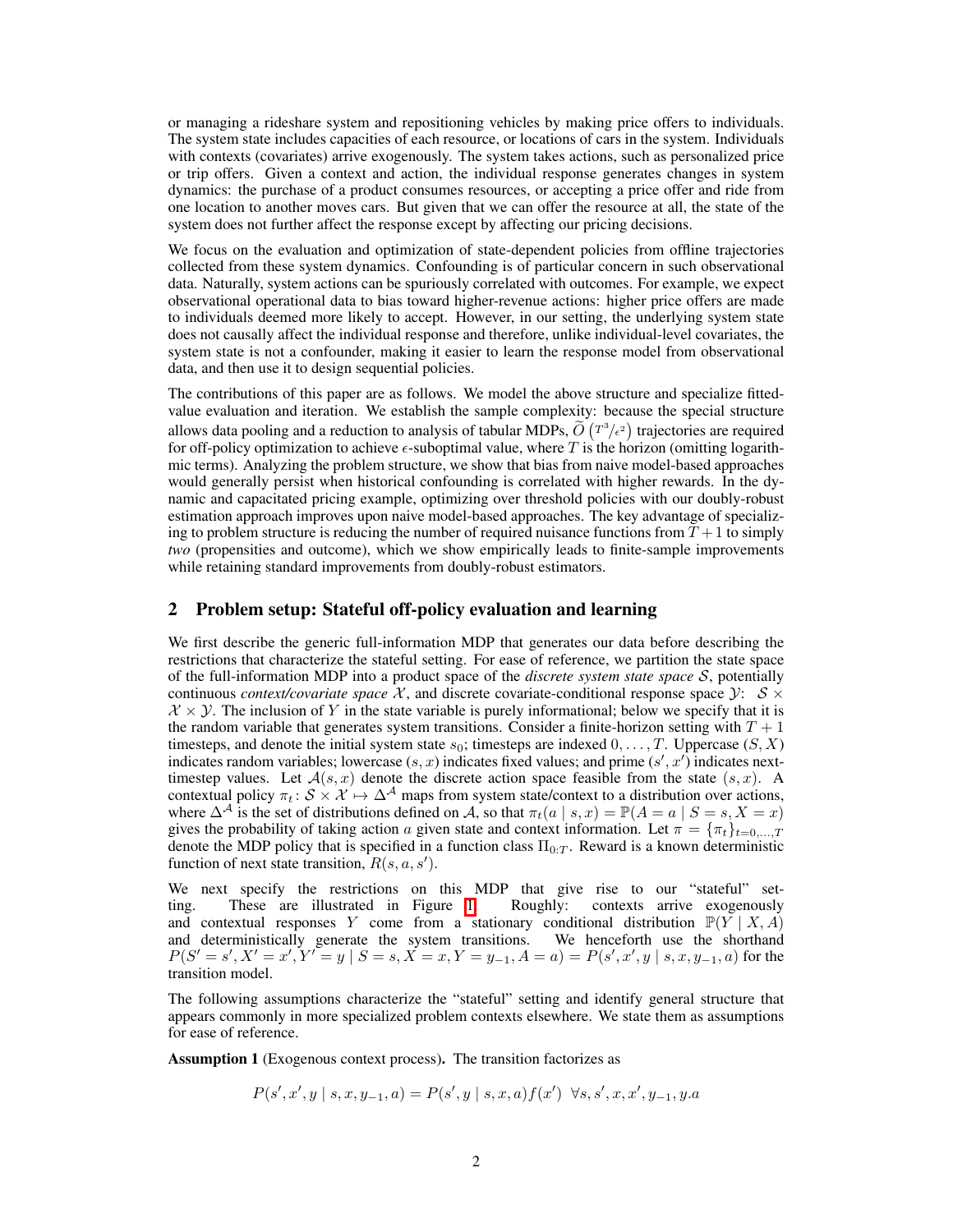<span id="page-2-0"></span>

Figure 1: The "stateful" decision model we consider; rewards are functions of  $S_t$ ,  $A_t$ ,  $S_{t+1}$ .

**Assumption 2** (Contextual-response transitions). We know  $s'(s, y) : S \times Y \mapsto S$  such that when *s*<sup> $\prime$ </sup> is not absorbing from *s* we have:

$$
P(s', y \mid s, x, a) = \delta_{s'-s'(s,y)} \mathbb{P}(Y = y \mid x, a)
$$

We can easily extend to random transitions given responses, but focus on deterministic for concreteness and as it captures the most relevant application settings. Assumption  $\prod$  arises from contextual bandits or uniformizing (with contexts) a stochastic system  $[20, 31]$  $[20, 31]$ . Assumption [2](#page-1-1) reflects the offline contextual bandit nature of the problem and encodes that  $Y_t$  is independent of the originating state.<sup>1</sup>  $\boxed{17}$  leverages a factorization with exogenous information, but not a contextual response model and notes that the "system transition function" construction is the norm in control/operations research [\[6,](#page-8-2) [38\]](#page-9-1).

For ease of presentation we introduce  $\{s', y \mid s, a\}$  as the pairs of next states and contextual responses reachable from *s, a*.

Definition 1 (Reachable state transition-potential outcomes).

$$
\{(s',y) \mid s\} := \{(s',y) \in S \times Y : \exists x, a \text{ s.t. } P(s',y \mid s,x,a) > 0\}
$$

The corresponding full-information MDP is  $M = (S \times X \times Y, A, P, R, T)$  where P is the fullinformation transition kernel. Our *observational* data comprises of *N* trajectories; denote individual observations as  $S_t^i$  for t timestep of trajectory i:  $\{S_t^i, X_t^i, A_t^i, Y_t^i, R_t^i\}_{i=1,\dots,N;t=0,\dots,T}$ .

Without loss of generality we omit the  $Y_{t-1}$  information state from the full-information *value/reward to go V* - and state-action value *Q*-function, since  $V_t(s, x, y_{-1}) = V_t(s, x)$ :

$$
V_t^{\pi}(s, x) = \mathbb{E}_{\pi} \left[ \sum_{t'=t}^T R_{t'} \mid S_t = s, X_t = x \right], \ Q_t^{\pi}(s, x, a) = \mathbb{E} \left[ \sum_{t'=t}^T R_{t'} \mid S_t = s, X_t = x, A_t = a \right]
$$

It is useful to define the *context-marginalized* value function  $\tilde{V}^{\pi}_t(s) = \mathbb{E}[V^{\pi}(s, X)]$ , the value function at system state  $S_t$  marginalized over context distribution  $X_t$ , and analogously  $\tilde{Q}$ . Under assumptions  $\Pi$  and  $\Pi$  and the notation of defn. [1](#page-1-0), the  $Q$ -function in the full-information MDP is:

$$
Q_t^{\pi}(s, x, a) = \sum_{(s', y)|s} \mathbb{P}(Y = y \mid x, a) (R(s, a, s') + \tilde{V}_{t+1}^{\pi}(s')) \tag{1}
$$

Examples of stateful problems. We discuss illustrative examples. The first example, single-item personalized and dynamic pricing with inventory constraints, is adapted from classical models for network revenue management  $([20, 19])$  $([20, 19])$  $([20, 19])$  $([20, 19])$ .

**Example 1** (Single item personalized and dynamic pricing).  $Y_t \in \{0, 1\}$  is purchase/no-purchase, respectively, and  $A_t \in \{0,1\}$  is whether a discount of value *d* is not or is offered. Let  $p(a)$ be the price corresponding to taking action  $A = a$ . The reward is fixed given transition to  $s'$ :  $R(s, a, s') = p(a) \mathbb{I}[y = 1] \mathbb{I}[s > 0]$ . For short let  $R(a)$  denote price of product under *a*, e.g. reward only received if item is sold, and we can only sell if we have stock so

<span id="page-2-1"></span><sup>&</sup>lt;sup>1</sup>This assumption would not be true in settings where customers had full observation of the system and responded to it, e.g. in queuing if customers can observe queue length and balk. Or, if customer arrivals are correlated with system state due to unobserved confounders, such as weather patterns that lead to higher propensity to accept a ride and higher customer demand at other locations.

<span id="page-2-2"></span><sup>&</sup>lt;sup>2</sup>Instead of assuming arrivals would deterministically purchase and setting the control lever to be fare availability, we consider a stochastic demand response model.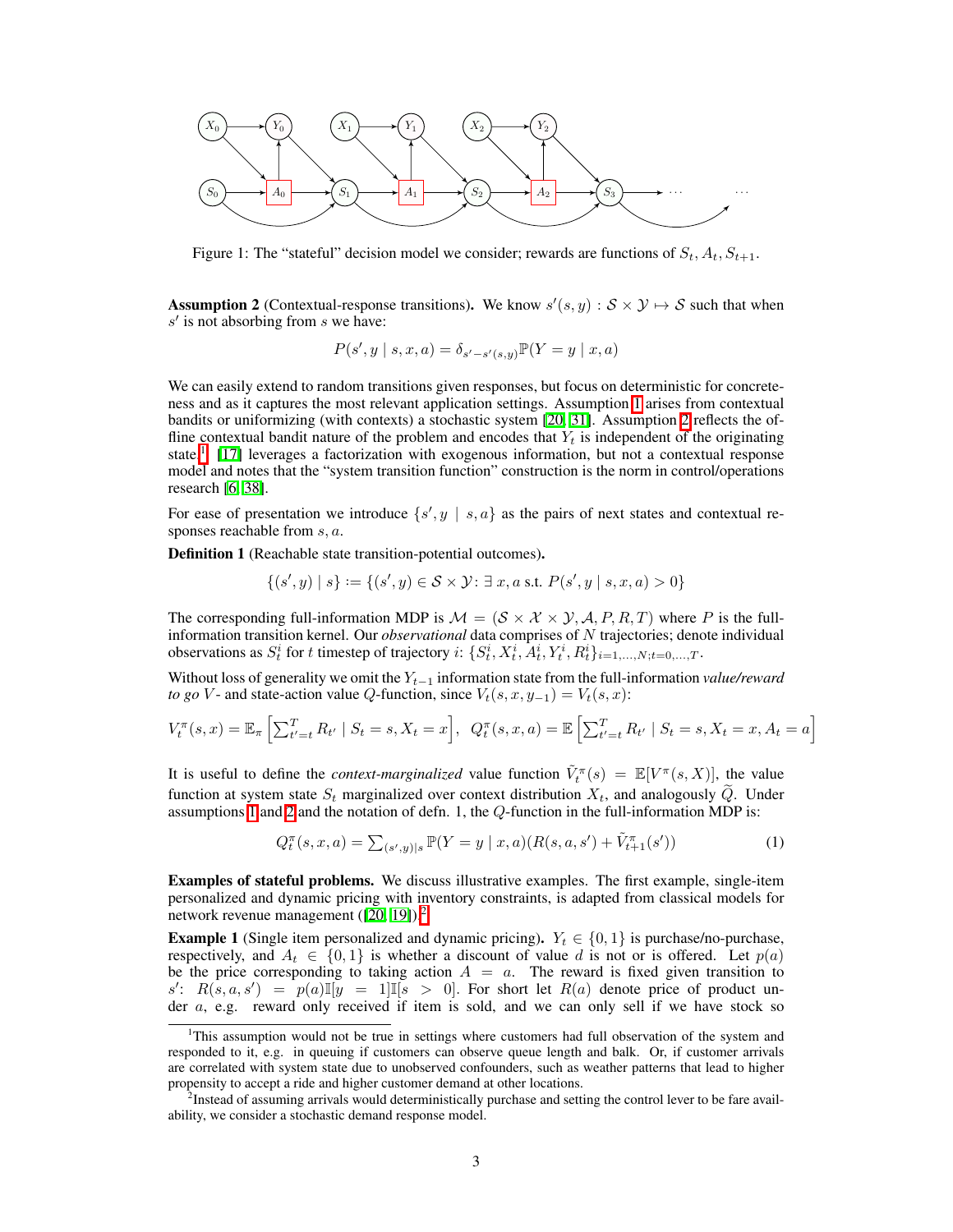$s'(s, y) = \mathbb{I}[s > 0, y = 1](s - 1) + \mathbb{I}[s > 0, y = 0]$ *s*. Denote the difference of value functions as  $\Delta V_t^{\pi}(s) = \tilde{V}_t^{\pi}(s-1) - \tilde{V}_t^{\pi}(s)$ , then the full-information  $Q_t$  function is 0 for  $t = T$ ,  $\mathbb{P}(Y = y | x, a) R(a) \mathbb{I}[s > 0]$  for  $t = T - 1$ , and for  $t < T - 1$ :  $Q_t(s, x, a) = \mathbb{P}(Y = y | x, a) P(x)$  $(x, a)(R(a)\mathbb{I}[s > 0] + \Delta V_{t+1}^{\pi}(s)) + \tilde{V}_{t+1}^{\pi}(s).$ 

Such structure also appears in *multi-item network revenue management* and *spatial pricing and repositioning*; we defer these descriptions to the appendix.

## 3 Related work

Off-policy policy learning for offline sequential decision-making. There has been extensive work on off-policy evaluation and learning in the sequential setting. We focus on work that builds on statistical model-free approaches, including doubly robust off-policy evaluation in incorporating value-function control variates  $[43, 24, 50]$  $[43, 24, 50]$  $[43, 24, 50]$ , and study of the efficient influence function that specifically uses Markovian structure to obtain efficiency bounds for evaluation  $[26, 8, 27]$  $[26, 8, 27]$  $[26, 8, 27]$ , as well as MIS or fitted-Q-evaluation  $[49, 15, 30, 21]$  $[49, 15, 30, 21]$  $[49, 15, 30, 21]$  $[49, 15, 30, 21]$ .

Our estimator does not require rejection sampling on entire trajectories. Therefore we show statefulness is in fact more closely related to single-timestep off-policy evaluation and learning [\[16,](#page-0-9) [29,](#page-0-10) [42,](#page-0-11) [46\]](#page-0-12); we are able to pool available data across states and timesteps. We do not claim novelty relative to the extensively-studied doubly-robust estimation in sequential OPE: rather we study the practical fact that specializing to structure admits estimation with 2 nuisance functions rather than  $T + 1$  nuisance functions.

Online contextual decision-making with constraints and algorithmic analysis under known distributions. In the main text we provide an abridged discussion highlighting contextual or stateful problems; see Section  $\overline{C.1}$ . Contextual bandits with knapsack  $(\overline{CBwK} \ \, \boxed{4})$  does consider both contexts and statefulness, relative to an extensive literature (typically model-based) on *either* contextual  $[14, 23, 39, 41, 5, 12]$  $[14, 23, 39, 41, 5, 12]$  $[14, 23, 39, 41, 5, 12]$  $[14, 23, 39, 41, 5, 12]$  $[14, 23, 39, 41, 5, 12]$  $[14, 23, 39, 41, 5, 12]$  or stateful  $[22, 7, 1]$  $[22, 7, 1]$  $[22, 7, 1]$  problems  $[3]$  $[3]$  $[3]$  The closest work is  $[2]$ , but it considers the Lagrangian relaxation of the resource constraints. Relative to CBwK and pricing bandits, we consider a general MDP embedding and our sample complexity analysis and algorithm do not require specific structure of the reward beyond assumptions  $\boxed{1}$  and  $\boxed{2}$ .

# 4 Off-policy evaluation and learning in the *Marginal MDP*

**Marginal MDP construction.** Section  $\boxed{2}$  described the generating process of the data. We now marginalize over contexts and (policy-induced) outcomes in a lifted *marginal MDP* on a discrete state space and continuous action space where actions are given by policy parameters. This MDP is purely a *conceptual device* which is used in the analysis. Direct OPE methods cannot be used in the marginal MDP because observations in the dataset correspond to variation over different *actions*, but not necessarily different *policies* that are actions in the marginal MDP.

The marginal MDP state space is the system state space, *S*,

- action space is the set of parametrized policies,  $A(s) = \Pi(s)$ , where  $\Pi(s) = \{\pi(s, \cdot) \in \Pi\}$  is the set of policy functions given *s*,
- transitions between *s* and  $s'(s, y)$  occur with probability  $P(Y = y | \pi)$ , (eq. [\(2\)](#page-0-29)), which is the *single-timestep batch policy value*.

It is defined with respect to the single-timestep expectation as:  $P(Y = y | \pi)$  which provides the transition probabilities in the marginal MDP:

$$
P(Y = y \mid \pi) = \sum_{a \in \mathcal{A}} \mathbb{E}[\pi_e(a \mid X)\mathbb{P}(Y = y \mid a, X)] \tag{2}
$$

and reward is  $\tilde{R}(s,\pi) = \sum_a \mathbb{E}_X \left[ \int_y \pi(a \mid X) R(s,a,s'(s,y)) dP(y \mid X,a) \right]$ , the expected reward induced by context-conditional policy actions and corresponding outcomes.

The marginal MDP is  $\widetilde{\mathcal{M}} = (\mathcal{S}, \Pi, \widetilde{P}, \widetilde{R}, T)$ . The key modeling insight is that expectations over individual exogenous arrivals may be estimated via a distribution of iid arrivals. It is immediate to

<sup>&</sup>lt;sup>3</sup>We discuss CBwK for a full discussion of related work. But while our framework can readily handle unknown or multiple behavior policies, we do not consider data directly collected from a bandit algorithm (i.e. outcome-adapted data subject to adaptive sequential learning bias).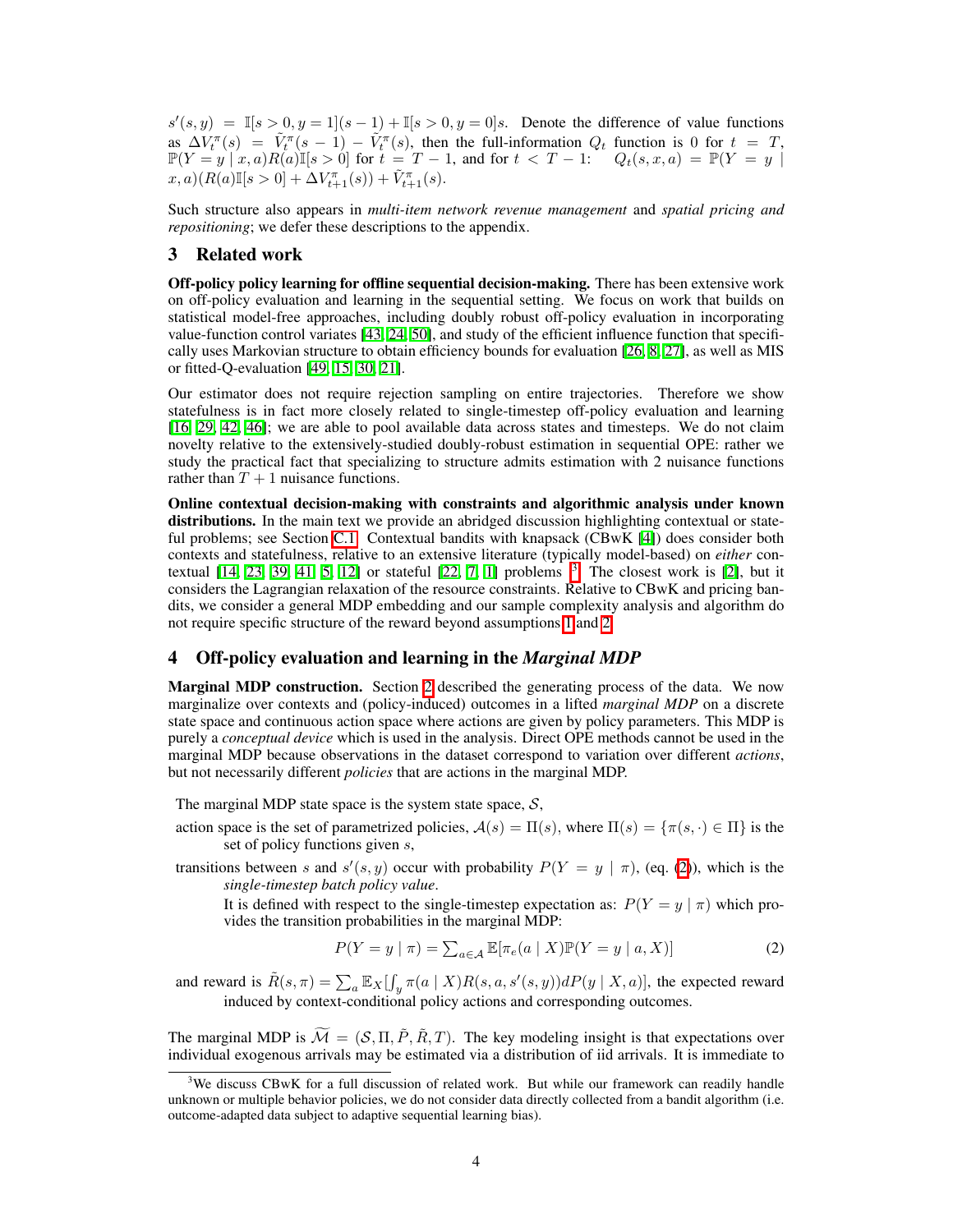verify equivalence of policy values and optimal policies in the marginal and full-information MDPs (under the same policy-restricted class). (Note that higher-order moments are not equivalent.)

**Proposition 1.** Assume the policy class  $\Pi$  is a product space over  $s \in S$ ,  $t \in [T]$ . The marginal MDP  $\widetilde{\mathcal{M}} = (\mathcal{S}, \Pi, \widetilde{P}, \widetilde{R}, T)$  has the same optimal policy, and policy value for tabular states, as the full-information MDP with policy class  $\Pi$ ,  $\mathcal{M} = (\mathcal{S} \times \mathcal{X} \times \mathcal{Y}, \mathcal{A}, P, R, T)$ ,

Example: Marginal value function for single-item pricing. In the marginal MDP counterpart of Example  $\boxed{\mathbf{l}}$ ,  $\tilde{P}(s-1 \mid s, \pi) = P(Y=1 \mid \pi), s'(s, y) = \mathbb{I}[s > 0] \mathbb{I}[y=1](s-1),$  and for  $t < T-1$ :

$$
\tilde{V}_t^{\pi_{t:T}}(s) = \tilde{R}(s,\pi) + \tilde{V}_{t+1}^{\pi_{t+1:T}}(s) + P(Y = y \mid \pi) \Delta V_{t+1}^{\pi_{t+1:T}}(s)
$$

Estimation via fitted value evaluation and iteration in the marginal MDP. We define the propensity score and outcome model as follows:

$$
e_t(a, x) = \mathbb{P}(A_t = a | X = x),
$$
  $\mu(y | a, x) = \mathbb{P}(Y = y | A = a, X = x).$ 

The propensity score only controls for *X*: while we allow the underlying behavior policy to be statedependent, Assumption  $\boxed{2}$  implies that adjusting for *X* is sufficient to estimate the marginalized transition, eq.  $(2)$ , because the state does not affect the outcome. To achieve the orthogonality and rate double-robustness benefits of the doubly-robust estimator we next introduce, we use twofold sample splitting in trajectories and timesteps. We use cross-time fitting and introduce folds that partition trajectories and timesteps  $k(i, t)$ . For  $K = 2$  we consider timesteps interleaved by parity (e.g. odd/even timesteps in the same fold). We let  $k(i, t)$  denote that nuisance  $\hat{\mu}^{-k(i, t)}$  is learned from  $\{X_{t'}^{(i)}, Y_{t'}^{(i)}\}_{i \in \mathcal{I}_{k(i)}, t' \text{ mod } 2 = t \text{ mod } 2}$ , e.g. from the  $-k(i)$  trajectories and from timesteps of the same evenness or oddness but is only used for evaluation in the other fold. Interleaving between timesteps insures downstream policy evaluation errors are independent of errors in nuisance evaluation at time *t*.

We let  $\hat{P}(Y = y \mid \pi)$  denote the empirical estimate: we verify that the standard doubly robust estimator, reweighting the empirical transitions in observational data, for single-timestep offline policy learning estimates the transition probabilities in the marginal MDP.

Proposition 2 (Single-time-step doubly robust estimator of transitions in the marginal MDP.). Let

$$
\Gamma_t^i(y \mid a) := \frac{\mathbb{I}[Y_t^i = y] - \hat{\mu}^{-k(i,t)}(y \mid A_t^i, X_t^i)}{\hat{e}_t^{-k(i,t)}(A_t^i, X_t^i)} \mathbb{I}[A_t^i = a] + \hat{\mu}^{-k(i,t)}(y \mid a, X_t^i)
$$

$$
\hat{P}(Y = y \mid \pi) := (NT)^{-1} \sum_{t=1}^T \sum_{i=1}^N \sum_{a \in \mathcal{A}} \pi(a \mid X_t^i) \Gamma_t^i(y \mid a).
$$

 $\hat{P}(Y = y | \pi)$  is an unbiased estimator of  $P(Y = y | \pi)$  if at least one of  $\hat{\mu}$  or  $\hat{e}$  are unbiased.

Proposition  $\boxed{2}$  verifies *orthogonality*, that the estimator is doubly-robust against misspecification of one of  $\mu$  or *e*. The estimator only adjusts for contexts since Assumption  $\Omega$  specifies that the state variable does not affect the response (hence is not a confounder). Proposition  $\boxed{2}$  considers the stationary case; when  $X_t$  is time-varying but non-adversarial with fixed distributions, similar data-pooling is possible by estimating density ratios $\frac{1}{4}$ 

Given a generic estimator  $\hat{P}(Y = y \mid \pi)$  for the marginal transition probability  $P(Y = y \mid \pi)$ , we can construct a *Q*-estimate as follows:  $\hat{P}(Y = y | \pi)$  can be the doubly robust estimator as in Proposition [2](#page-0-31) or alternatively the IPW estimator (simply let  $\hat{\mu}^{k(i,t)} = 0$  in Proposition [2\)](#page-0-31) or direct method estimator (simply let  $\hat{e}^{k(i,t)} = \infty$  in Proposition [2\)](#page-0-31). We use backwards recursion to evaluate the off-policy value estimate  $\hat{V}^{\pi_{t:T}}_t(s)$  using model-based evaluation with  $\hat{P}(Y = y \mid \pi)$  in the marginal MDP.

$$
\widehat{Q}_t^{\pi, \pi_{t+1}:T}(s, \pi) = \sum_{(s',y)|s} \widehat{P}(Y = y \mid \pi) \left( R(s, a, s') + \widehat{V}_{t+1}^{\pi_{t+1}:T}(s') \right). \tag{3}
$$

**Policy Learning.** When the policy space is in fact a product set over the state space (i.e., the policy being optimized can vary independently for every value of the state), we study a policy learning proposal in Algorithm  $\boxed{1}$  which implements backwards-recursive policy learning to determine the optimal policy vector  $\pi$ .

<sup>4</sup> In revenue-management settings, it is common for *X<sup>t</sup>* arrivals to be nonstationary. While online algorithms considers adversarial arrival distributions, relevant arrivals may also have highly structured nonstationarity, e.g., "business-class" arrivals arriving later on. To a limited extent, *adversarial* arrivals could also be modeled by robustness, e.g., using the approach of  $[28]$  over density ratios for each timestep's subproblem in Algorithm  $[1]$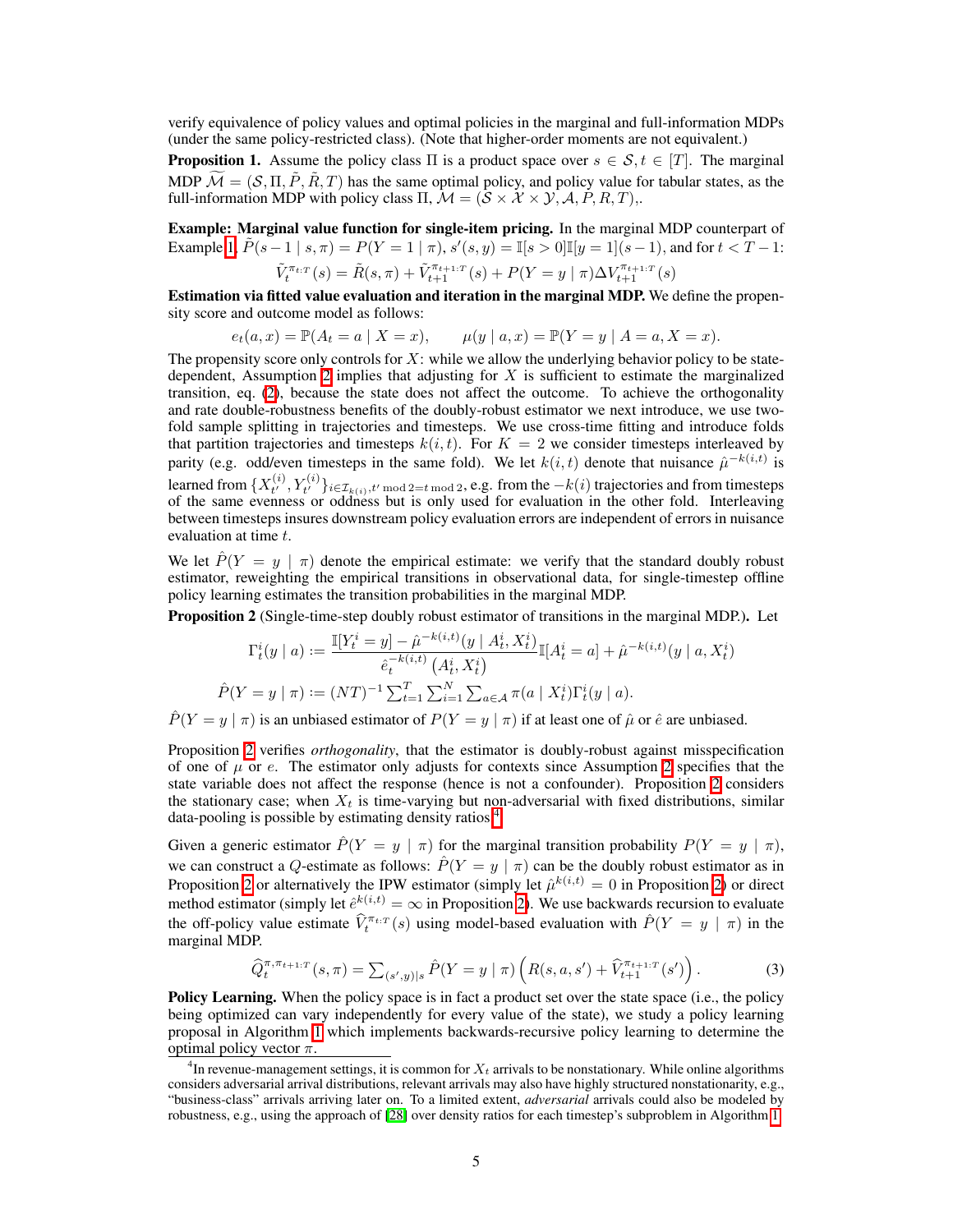Algorithm 1 Backwards-Recursive Policy Learning

1: Input: estimate  $\hat{P}(Y = y | \pi)$ , policy class  $\Pi_{0:T}$ 2: for  $t = T, ..., 0$  do: 3: **for**  $s \in S$  **do:**<br>4: **Estimate of** 4: Estimate off-policy value  $\hat{Q}_t^{\pi, \hat{\pi}_{t+1:T}^*}(s, \pi)$  via eq. [\(3\)](#page-0-35) 5: Optimize  $\hat{\pi}_{t,s}^* \in \underset{\pi \in \Pi_t(s)}{\arg \max} \ \hat{Q}_t^{\pi, \hat{\pi}_{t+1:T}^*}(s, \pi)$  and update  $\hat{V}^{\hat{\pi}_{t:T}^*}(s) \leftarrow \hat{Q}_t^{\hat{\pi}_{t:T}^*}(s, \hat{\pi}_{t,s}^*)$ 6: **return**  $\hat{\pi}^* = {\hat{\pi}_{t,s}^* : t \in [T], s \in S}$ 

#### 5 Analysis

**Sample complexity.** We first provide a generalization bound for Algorithm  $\frac{1}{\alpha}$  on the out-of-sample regret  $\tilde{V}_0^{\hat{\pi}^*}$ , the true value achieved by the sample-optimal policy  $\hat{\pi}^*$ , relative to the best-in-class policy,  $\tilde{V}_0^{\pi^*}$ . We assume the policy class at a given *s*, *t* has restricted functional complexity in the sense of a finite entropy integral of the covering numbers  $[44, 47]$  $[44, 47]$ . In the main text we state the bound for a binary-action setting with finite VC dimension  $d_{\text{vc}}$ . In the general multi-class setting we include in the appendix corresponding statements for multi-class notions such as Natarajan dimension [\[32\]](#page-0-38). **Theorem 1** (Sample complexity and rate double-robustness). Suppose  $\nu^{-1} \le e(a \mid x) \le 1 - \nu^{-1}$ *uniformly over*  $a, x,$  *for*  $\nu > 0$ , (overlap) and for some rates  $0 < r_1, r_2 < 1$  and constants  $C_1, C_2$ , *we have uniformly consistent estimation of nuisance estimates*

$$
\mathbb{E}[(\mu(y \mid a, X) - \hat{\mu}(y \mid a, X))^2] = o_p(n^{-r_1}), \mathbb{E}[(e(a \mid X) - \hat{e}(a \mid X))^2] = o_p(n^{-r_2}),
$$

*where*  $r_1 + r_2 \geq 1$ . *Then there exists a random variable*  $\kappa = o_p((NT)^{-\frac{1}{2}})$  *so that*  $w.p. \geq 1 - \delta$ ,

$$
\tilde{V}_0^{\pi^*} - \tilde{V}_0^{\hat{\pi}^*} \leq \frac{^{9\nu R^{\max}/2} (T^{1/2} + {^{1\!}/2}T^{3/2}) \sqrt{d_{\text{vc}} \log({^{5T}|\mathcal{Y}|}/{\delta})}}{\sqrt{N}} + \kappa.
$$

The main improvement in Theorem  $\prod$  is in specializing to statefulness so only two nuisance functions are required, rather than  $T \times |\Pi_{0:T}|$  many as would arise in the case of *Q*-function nuisances. We also observe that the problem constants are independent of *concentratability coefficients* used in batch RL to quantify the degree of exploration in observational data but are clearly ill-suited for the setting here  $[33, 3, 34, 35, 30]$  $[33, 3, 34, 35, 30]$  $[33, 3, 34, 35, 30]$  $[33, 3, 34, 35, 30]$  $[33, 3, 34, 35, 30]$ . We discuss this in Section [C](#page-0-44) with a stateful example where the *uniform* concentratability coefficient is exponential in the horizon, but the stagewise overlap bound is  $O(T)$ .

Structural analysis: error propagation in dynamic pricing. We study the possible drawbacks of naive plug-in approaches (DM) by analyzing error propagation in general. We provide structural conditions for error *persistence* in the sequential setting and study the context of practically anticipated demerits of naive model-based approaches with observational data: the combination of misspecification bias and endogeneity. Error could "persist" if model error in transitions and value functions continues to impact downstream learned policies or "attenuate" if these cancel each other out in the sequential setting; especially given the simple next-time-step-dependence on marginal *V* . We specialize to Example  $\prod$  similar results should hold for other settings with less interpretable sufficient conditions. Define the threshold  $\theta^*$ , true conditional expectation ratio  $\Delta \mu^*$ , and optimal (threshold) policy  $\pi^*$ :

$$
\theta_t^*(s, \Delta V_{t+1}(s)) = \frac{R(0) + \Delta V_{t+1}(s)}{R(1) + \Delta V_{t+1}(s)}, \quad \Delta \mu^*(x) = \frac{\mu(1|1, x)}{\mu(1|0, x)}, \quad \pi^*(1 \mid s, x) = \mathbb{I}\left[\Delta \mu^*(x) > \theta_t^*\right].\tag{4}
$$

The confounded-optimal policy incurs error from  $\Delta \hat{\mu}$  or  $\Delta V^{\hat{\pi}^*}$ . We reparametrize the decision boundary on  $\Delta \hat{\mu}$  relative to  $\theta^*, \Delta \mu^*$ . Then the biased optimal policy is a threshold  $\hat{\theta}^*(s, \Delta V)$  with the following relationship to  $\theta^*$ , where  $\delta(a, x)$  is a pointwise error:

$$
\delta(a,x) = \hat{\mu}(y \mid a,x) - \mu(y \mid a,x), \quad \hat{\theta}^* = \theta_t^*(s) \cdot (1 + \delta(0,x) / \mu(1|0,x)) - \delta(1,x). \tag{5}
$$

When self-evident we omit dependence of  $\theta^*$  on arguments that remain fixed for brevity. Error "persists" if the error at different timesteps, including from value estimation, persists in the same direction relative to the optimal policy. We provide a sufficient condition for concluding the direction of error induced only from downstream errors in value estimation. In the main text we state a special case; the appendix includes the full theorem for  $t < T - 2$  with less interpretable conditions.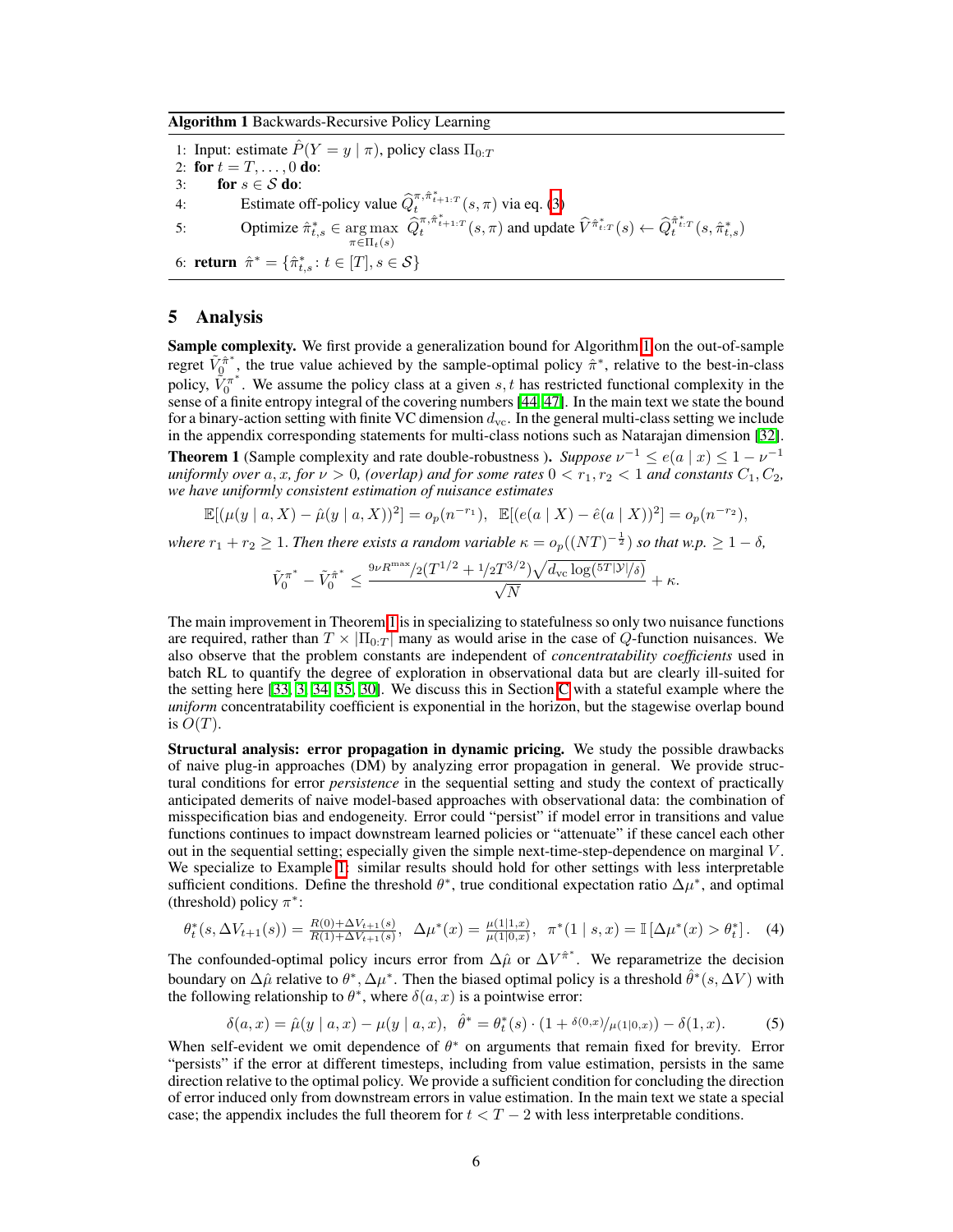

 $\Delta = 0.2$  $3.8$  $\overline{3}$ **DM DR**  $\frac{1}{5}$  34 DR nonpara **PW** ∸  $3.2$  $3.0$  $10^{3}$  $10^{\circ}$  $\overline{N}$ 

(a) Relative absolute error (y-axis) of off-policy evaluation with increasing model misspecification  $(\Delta)$ . Lower is better.

(b) Out-of-sample value  $V^{\hat{\pi}^*}$  (y-axis) of policy optimization: threshold policies optimized via Algorithm  $\boxed{1}$  Higher is better.

Figure 2: Policy evaluation and optimization as more trajectories (x-axis) are collected of *T*-horizon selling in contextual and capacitated dynamic pricing, example  $\prod$  specification of eq.  $(6)$ .





conditional bias  $\delta(1, x)$ . (c) Heatmap of thresholds optimized via DR vs. (biased) thresholds, over states (y-axis) and timesteps (x-axis). Red is direction of single-timestep error (persistence).

Figure 3: Conditions of Theorem  $2$  for error persistence.

**Theorem 2** (Conditions for error persistence). For  $t = T - 2$ , assume  $R(1) > R(0)$ , without loss *of generality. Then, for*  $s > 2$ ,

$$
\mathbb{E}[-\tau(X)\mathbb{I}[\hat{\theta}^*_{T-1} \leq \Delta \mu^*(X) \leq \theta^*_{T-1}]] \geq 0 \implies \hat{\theta}^*_{T-2}(\Delta V^{\hat{\pi}^*_{T-1:T}}_{T-1}) < \hat{\theta}^*_{T-2}(\Delta V^{\pi^*_{T-1:T}}_{T-1}).
$$

We discuss implications of Theorem  $\sqrt{2}$  for bias persistence in the context of Example  $\sqrt{1}$ .

**Example 2** (Error persistence in Example  $\begin{bmatrix} 1 \end{bmatrix}$ ). Suppose the cumulative effects of model misspecification and endogeneity is such that  $\delta(1, x) > 0 > \delta(0, x)$  uniformly over *x*, for example if historical price increases were targeted towards those more likely to purchase them and discounts were targeted to those less likely to purchase overall. Then for any  $s, \Delta V, \hat{\theta}^*(s, \Delta V) \leq \theta^*(s, \Delta V)$ . By assumption on, e.g. price elasticity so that  $\tau(x) \leq 0$ , we expect the sufficient condition of Theorem [2](#page-0-46) to be true so that bias persists; for *s >* 2,

$$
\hat{\theta}_{T-2}^*(\Delta V^{\hat{\pi}_{T-1:T}}_{T-1}) < \hat{\theta}_{T-2}^*(\Delta V^{\pi_{T-1:T}}_{T-1}) < \theta_{T-2}^*(\Delta V^{\pi_{T-1:T}}_{T-1}).
$$

#### 6 Empirics

parison on a different DGP.

Data-generating process. We consider a simple example based on single-product dynamic pricing (example  $\Pi$ ), with a response model that is a  $\Delta$ -weighted mixture model of a logistic specification and a nonlinear specification, where  $\sigma(\beta^\top x) = (1 + \exp(-\beta^\top x))^{-1}$ .

$$
\mu(1 \mid a, x) = (1 - \Delta)\sigma(\beta^{\top} x + \beta_0 \cdot p(a)) + \Delta\sigma(x_0^2 \cdot p(a)), \ e_t(1 \mid x) = \sigma(-0.8\beta^{\top} x) \tag{6}
$$

We generate the data corresponding to the outcome specification for parameters  $\beta = [-0.75, 0.75]$ ,  $\beta_0 = -2$ . We learn outcome models  $\hat{\mu}$  by either logistic regression (for DM, direct method or DR, doubly robust) or a neural network for a nonparametric nuisance estimate (DR-nonpara), and the behavior policy by (well-specified) logistic regression. We consider a (time and state-stationary)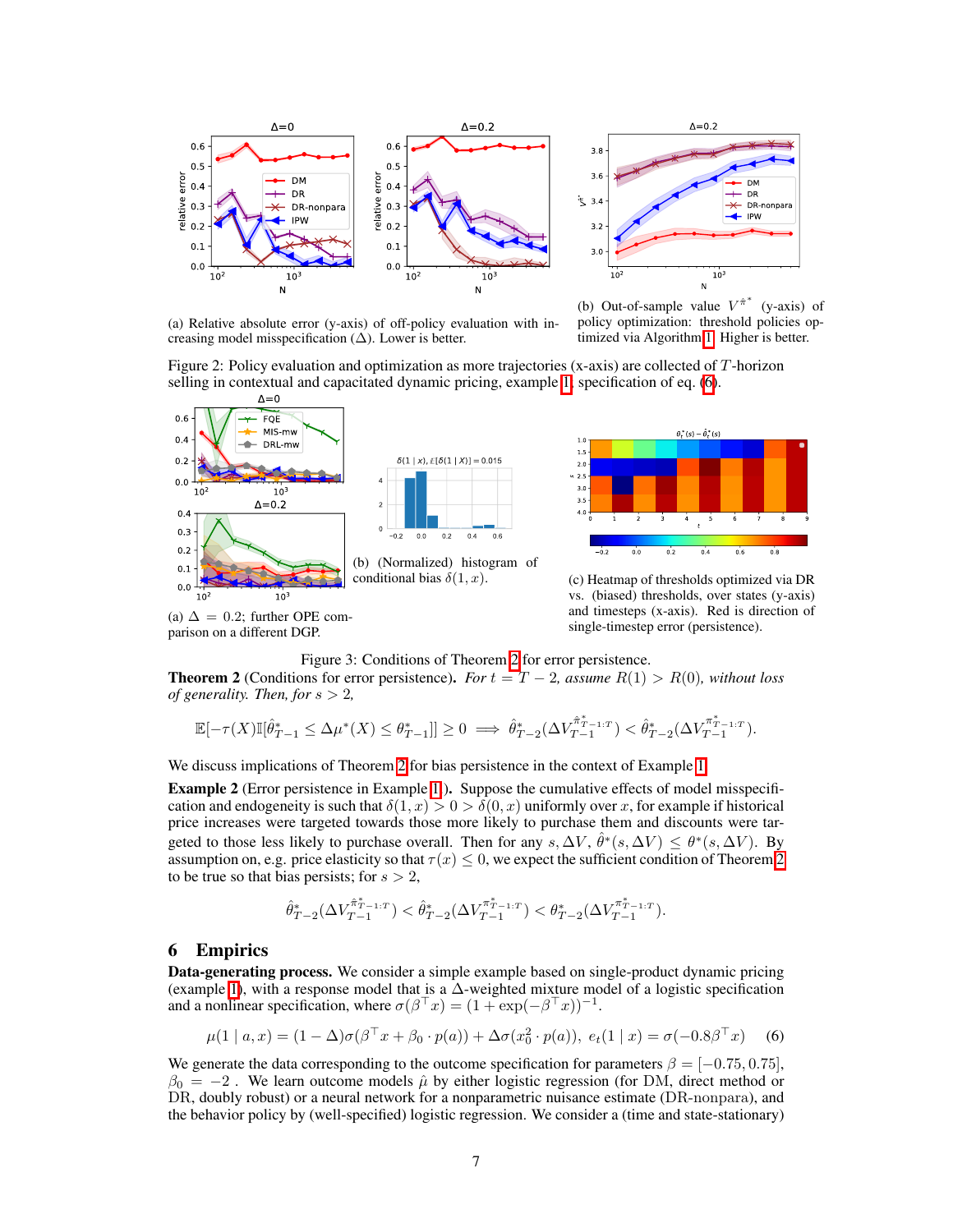evaluation policy  $\pi_e(1 \mid x) = \sigma(0.25(\beta^T x))$ . The time horizon is 10 timesteps, with initial state capacity  $s_0 = 4$ .

**Policy evaluation and optimization.** In Figure  $\overline{2}$  we generate different outcome models with increasing levels of misspecification  $\Delta$ , evaluate  $V_0^{\pi_e}(s_0)$  by Monte Carlo rollouts with  $N = 10000$ trajectories. We compare DM with logistic regression nuisance, DR doubly-robust with logistic regression, DR-nonpara with nonparametric nuisance, and IPW, inverse propensity weighting. (See Section  $\overline{D}$  for further comparison including other baselines and policy optimization in the well-specified  $\Delta = 0$  case, where the variance drawbacks of IPW do worse than model-based approaches.) Figure  $\sqrt{2a}$  considers off policy evaluation, with absolute relative error on the y-axis and trajectory size on the x-axis (log grid from  $N = 50, \ldots, 5000$ ). When  $\Delta = 0.2$  the logistic outcome model is misspecified, but orthogonality and the well-specified propensity score ensures estimates are asymptotically unbiased. Similar to other DR settings, although incorporating the outcome model reduces variance, incorporating a misspecified outcome model does worse than just using well-specified IPW, but we see faster convergence from the flexible, nonparametric nuisance which outperforms well-specified IPW. We also compared to nonparametric baselines FQE [\[30\]](#page-0-7), and modified stateful versions of MIS  $[49]$  and DRL  $[26]$ . However, in this simple setting, the highly flexible nuisance estimators overfit and fail (incurring 40-50% absolute error). We discuss these baselines in greater detail in "OPE comparison" in a more favorable data-generating process.

We then consider policy optimization in Figure  $2b$ , with a rich policy class to avoid misspecifica-tion error issues. Motivated by eq. [\(5\)](#page-0-48), observe that the optimal threshold policy on the true  $\Delta \mu$ is an affine transform relative to a threshold on the estimated  $\Delta \hat{\mu}$  (possibly misspecified, hence biased), with an *x*-conditional term for the conditional error. We approximate optimizing over policies  $\mathbb{I}[\Delta\mu > \theta]$  by ranging over all thresholds on  $\mathbb{I}[\Delta\hat{\mu} > \theta']$ ; this approximates the *x*-conditional error term of eq.  $(5)$  by a constant. This is similar to a contextual version of "bid-price" policies  $[20]$ . We optimize over the class of threshold policies on  $\Delta \hat{\mu}$  by enumerating thresholds and evaluating via the estimate from Proposition  $\sqrt{2}$ , so the functional specification does depend on the (unadjusted) nuisance estimation. The *y*-axis depicts out of sample value (higher is better) averaged over 48 replications. Both DR and IPW (inverse propensity-weighted) estimates translate to improvements in optimized policy value. We see dramatic benefits of DR when  $\Delta = 0.2$ . For small dataset sizes, IPW suffers from high variance as expected. Therefore, DR and its variance reduction/well-scaled estimates achieve sizeable improvements for small amounts of data. As the amount of data grows larger, the performance of IPW nears that of DR asymptotically. The DM plug-in approach remains biased and achieves worse performance, even asymptotically.

**OPE comparison.** We compare to state-of-the-art OPE: FQE of [\[30\]](#page-0-7) which does not use the "stateful" structure, and we also derive "strong baselines" that leverage some of the structure (MIS-mw [\[49\]](#page-0-1), DRL-mw [\[27\]](#page-0-5)). (We reiterate our core contribution is not in off-policy evaluation but OPE with direct uniform convergence). For example, observe that since *x* is exogenously generated the finite-horizon *state-action density ratio* is *independent of x*. We endow MIS-mw and DRL-mw with this structural information by restricting functional specification of the density ratio  $\mu_t(s, a)$ (see appendix Section  $\overline{D}$  for details). As the general OPE literature prescribes, we use nonparametric nuisances, e.g. multi-layer perceptron with scikit-learn defaults for all nuisance predictors. We consider a more favorable DGP for OPE comparison in Figure  $\overline{3a}$ , using eq. [\(6\)](#page-0-45) with  $p = 5$ and  $\beta = [-0.53, -0.56, -0.10, 0.40, 0.74], \beta_0 = -2.39$ . Our ablated derivation of MIS-mw does well overall, although empirically we find other DGPs where MIS-mw underperforms FQE. In the misspecified setting, our doubly robust estimators outperform MIS-mw. FQE, which fits next timestep *Q*(*s, x, a*)*,* appears to converge but much slower than our approaches. The gap between FQE and DM for the (slightly misspecified) case precisely illustrates the benefits of encoding problem structure in Equation  $(1)$ .

Assessing the structural conditions of Theorem  $2$  in practice. Figure  $3b$  plots a histogram of the error  $\delta$ : although it is symmetrically distributed for most x, there is overall marginal error in the direction of our anticipated confounding error. In the empirical example we optimize over marginal thresholds and so we expect, marginalizing over x, the directional error condition is satisfied. In Figure  $3c$ , we show a heatmap of  $\theta_t^*(s) - \hat{\theta}_t(s)$  over timesteps and state values. As the analysis suggests, for *s >* 2 for most timesteps the error persists: red indicates regions where naive thresholds are in the same direction, relative to the optimal threshold, and hence the error persists rather than attenuates over time.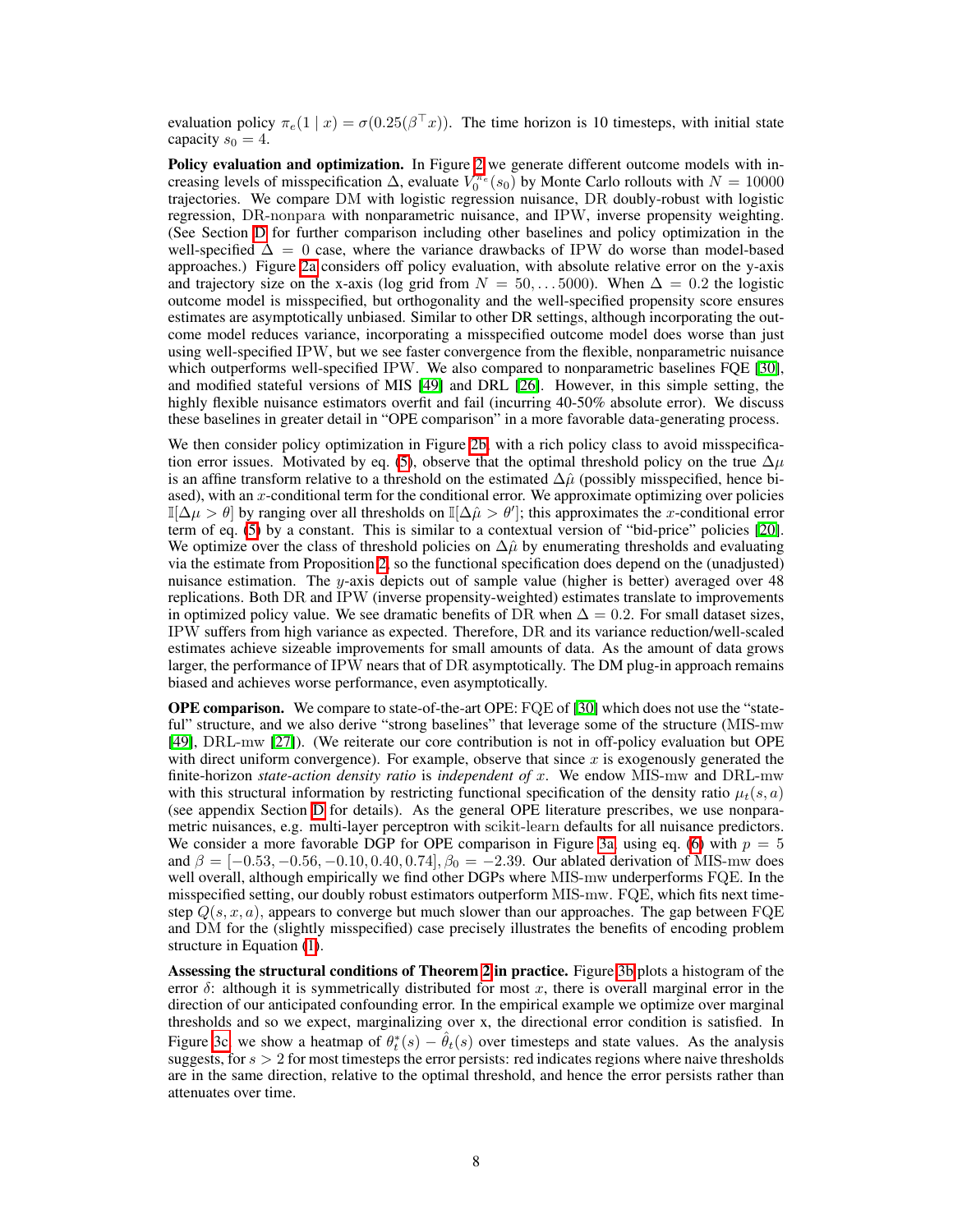#### References

- [1] S. Agrawal and R. Jia. Learning in structured mdps with convex cost functions: Improved regret bounds for inventory management. In *Proceedings of the 2019 ACM Conference on Economics and Computation*, pages 743–744, 2019.
- [2] S. Agrawal, N. R. Devanur, and L. Li. An efficient algorithm for contextual bandits with knapsacks, and an extension to concave objectives. In *Conference on Learning Theory*, pages 4–18, 2016.
- [3] A. Antos, R. Munos, and C. Szepesvari. Fitted q-iteration in continuous action-space mdps. In *Neural Information Processing Systems*, 2007.
- [4] A. Badanidiyuru, R. Kleinberg, and A. Slivkins. Bandits with knapsacks. *Journal of the ACM (JACM)*, 65(3):1–55, 2018.
- [5] G.-Y. Ban and N. B. Keskin. Personalized dynamic pricing with machine learning: High dimensional features and heterogeneous elasticity. *Forthcoming, Management Science*, 2020.
- <span id="page-8-2"></span>[6] D. P. Bertsekas and J. N. Tsitsiklis. *Neuro-dynamic programming*. Athena Scientific, 1996.
- [7] O. Besbes and A. Zeevi. Blind network revenue management. *Operations research*, 60(6): 1537–1550, 2012.
- [8] A. F. Bibaut, I. Malenica, N. Vlassis, and M. J. van der Laan. More efficient off-policy evaluation through regularized targeted learning. *arXiv preprint arXiv:1912.06292*, 2019.
- [9] G. Brockman, V. Cheung, L. Pettersson, J. Schneider, J. Schulman, J. Tang, and W. Zaremba. Openai gym. *arXiv preprint arXiv:1606.01540*, 2016.
- [10] P. Bumpensanti and H. Wang. A re-solving heuristic with uniformly bounded loss for network revenue management. *Management Science*, 2020.
- [11] J. Chen and N. Jiang. Information-theoretic considerations in batch reinforcement learning. In *International Conference on Machine Learning*, pages 1042–1051. PMLR, 2019.
- [12] X. Chen, Z. Owen, C. Pixton, and D. Simchi-Levi. A statistical learning approach to personalization in revenue management. *Management Science*, 2021.
- [13] V. Chernozhukov, D. Chetverikov, M. Demirer, E. Duflo, C. Hansen, W. Newey, and J. Robins. Double/debiased machine learning for treatment and structural parameters, 2018.
- [14] M. C. Cohen, I. Lobel, and R. P. Leme. Feature-based dynamic pricing. *EC*, 2016(10.1145): 2940716–2940728, 2016.
- [15] Y. Duan, Z. Jia, and M. Wang. Minimax-optimal off-policy evaluation with linear function approximation. In *International Conference on Machine Learning*, pages 2701–2709. PMLR, 2020.
- [16] M. Dudik, D. Erhan, J. Langford, and L. Li. Doubly robust policy evaluation and optimization. *Statistical Science*, 2014.
- <span id="page-8-1"></span>[17] I. El Shar and D. Jiang. Lookahead-bounded q-learning. In *International Conference on Machine Learning*, pages 8665–8675. PMLR, 2020.
- [18] Y. Emek, R. Lavi, R. Niazadeh, and Y. Shi. Stateful posted pricing with vanishing regret via dynamic deterministic markov decision processes. *Advances in Neural Information Processing Systems*, 33, 2020.
- <span id="page-8-3"></span>[19] G. Gallego and G. Van Ryzin. A multiproduct dynamic pricing problem and its applications to network yield management. *Operations research*, 45(1):24–41, 1997.
- <span id="page-8-0"></span>[20] G. Gallego, H. Topaloglu, et al. *Revenue management and pricing analytics*, volume 209. Springer, 2019.
- [21] Y. Hu, N. Kallus, and M. Uehara. Fast rates for the regret of offline reinforcement learning. In *Conference on Learning Theory*, 2021.
- [22] W. T. Huh, R. Levi, P. Rusmevichientong, and J. B. Orlin. Adaptive data-driven inventory control with censored demand based on kaplan-meier estimator. *Operations Research*, 59(4): 929–941, 2011.
- [23] A. Javanmard and H. Nazerzadeh. Dynamic pricing in high-dimensions. *arXiv preprint arXiv:1609.07574*, 2016.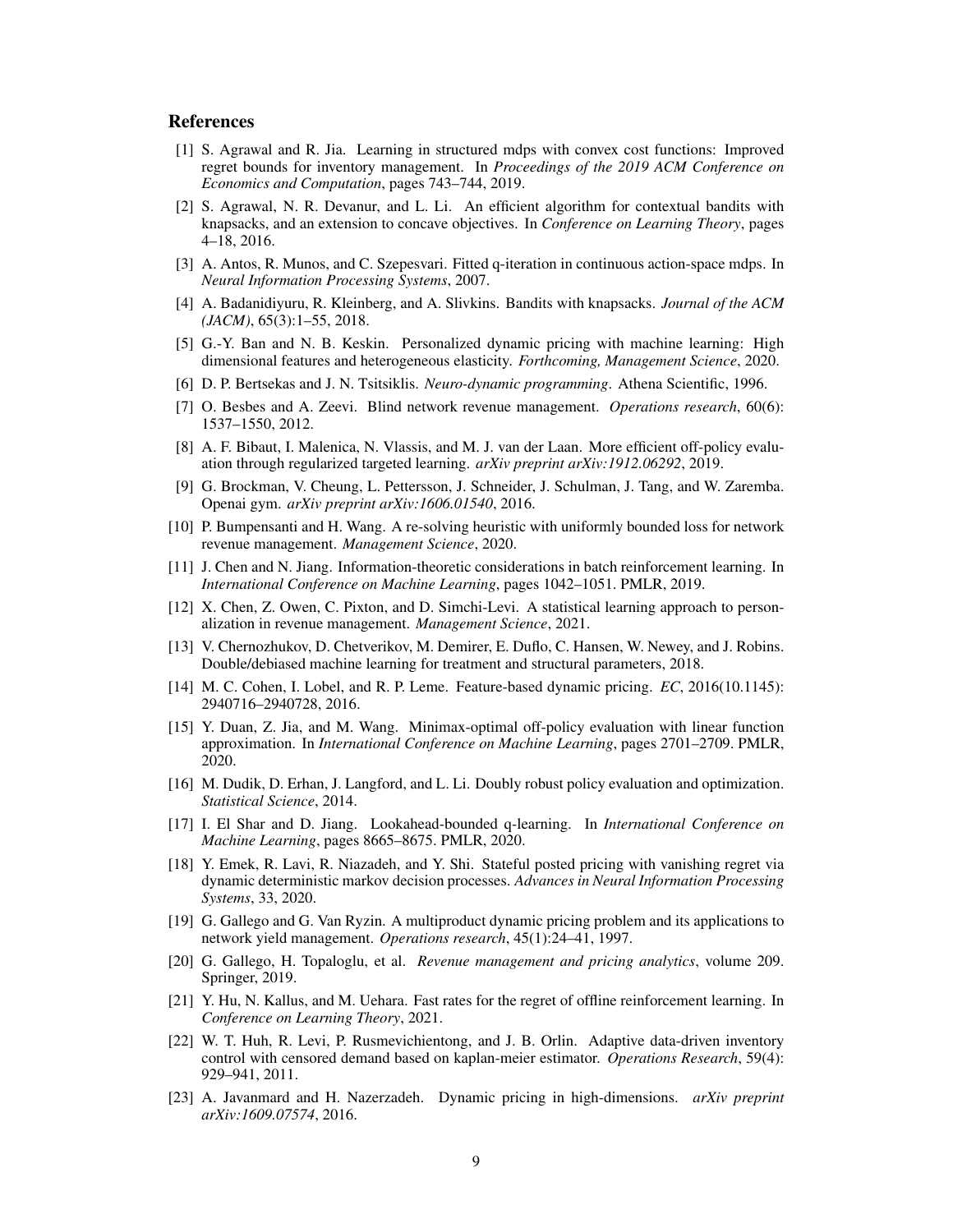- [24] N. Jiang and L. Li. Doubly robust off-policy value evaluation for reinforcement learning. *Proceedings of the 33rd International Conference on Machine Learning*, 2016.
- [25] C. Jin, Z. Allen-Zhu, S. Bubeck, and M. I. Jordan. Is q-learning provably efficient? *arXiv preprint arXiv:1807.03765*, 2018.
- [26] N. Kallus and M. Uehara. Double reinforcement learning for efficient off-policy evaluation in markov decision processes. *arXiv preprint arXiv:1908.08526*, 2019.
- [27] N. Kallus and M. Uehara. Efficiently breaking the curse of horizon: Double reinforcement learning in infinite-horizon processes. *arXiv preprint arXiv:1909.05850*, 2019.
- [28] N. Kallus and A. Zhou. Minimax-optimal policy learning under unobserved confounding. *Management Science*, 2020.
- [29] T. Kitagawa and A. Tetenov. Empirical welfare maximization. 2015.
- [30] H. Le, C. Voloshin, and Y. Yue. Batch policy learning under constraints. In *International Conference on Machine Learning*, pages 3703–3712. PMLR, 2019.
- <span id="page-9-0"></span>[31] S. Meyn and S. P. Meyn. *Control techniques for complex networks*. Cambridge University Press, 2008.
- [32] M. Mohri, A. Rostamizadeh, and A. Talwalkar. *Foundations of machine learning*. MIT press, 2018.
- [33] R. Munos. Error bounds for approximate policy iteration. In *ICML*, volume 3, pages 560–567, 2003.
- [34] R. Munos. Performance bounds in l p-norm for approximate value iteration. *SIAM journal on control and optimization*, 46(2):541–561, 2007.
- [35] R. Munos and C. Szepesvári. Finite-time bounds for fitted value iteration. *Journal of Machine Learning Research*, 9(5), 2008.
- [36] F. Pedregosa, G. Varoquaux, A. Gramfort, V. Michel, B. Thirion, O. Grisel, M. Blondel, P. Prettenhofer, R. Weiss, V. Dubourg, et al. Scikit-learn: Machine learning in python. *the Journal of machine Learning research*, 12:2825–2830, 2011.
- [37] D. Pollard. *Empirical processes: theory and applications*. NSF-CBMS regional conference series in probability and statistics, 1990.
- <span id="page-9-1"></span>[38] W. B. Powell. *Approximate Dynamic Programming: Solving the curses of dimensionality*, volume 703. John Wiley & Sons, 2007.
- [39] S. Qiang and M. Bayati. Dynamic pricing with demand covariates. *Available at SSRN 2765257*, 2016.
- [40] B. Scherrer. Approximate policy iteration schemes: a comparison. In *International Conference on Machine Learning*, pages 1314–1322. PMLR, 2014.
- [41] V. Shah, J. Blanchet, and R. Johari. Semi-parametric dynamic contextual pricing. *arXiv preprint arXiv:1901.02045*, 2019.
- [42] A. Swaminathan and T. Joachims. The self-normalized estimator for counterfactual learning. *Proceedings of NIPS*, 2015.
- [43] P. Thomas and E. Brunskill. Data-efficient off-policy policy evaluation for reinforcement learning. In *International Conference on Machine Learning*, pages 2139–2148, 2016.
- [44] A. W. Van Der Vaart and J. A. Wellner. Weak convergence. In *Weak convergence and empirical processes*, pages 16–28. Springer, 1996.
- [45] R. Vershynin. *High-dimensional probability: An introduction with applications in data science*, volume 47. Cambridge University Press, 2018.
- [46] S. Wager and S. Athey. Efficient policy learning. 2017.
- [47] M. J. Wainwright. *High-dimensional statistics: A non-asymptotic viewpoint*, volume 48. Cambridge University Press, 2019.
- [48] T. Xie, Y. Ma, and Y.-X. Wang. Towards optimal off-policy evaluation for reinforcement learning with marginalized importance sampling. *arXiv preprint arXiv:1906.03393*, 2019.